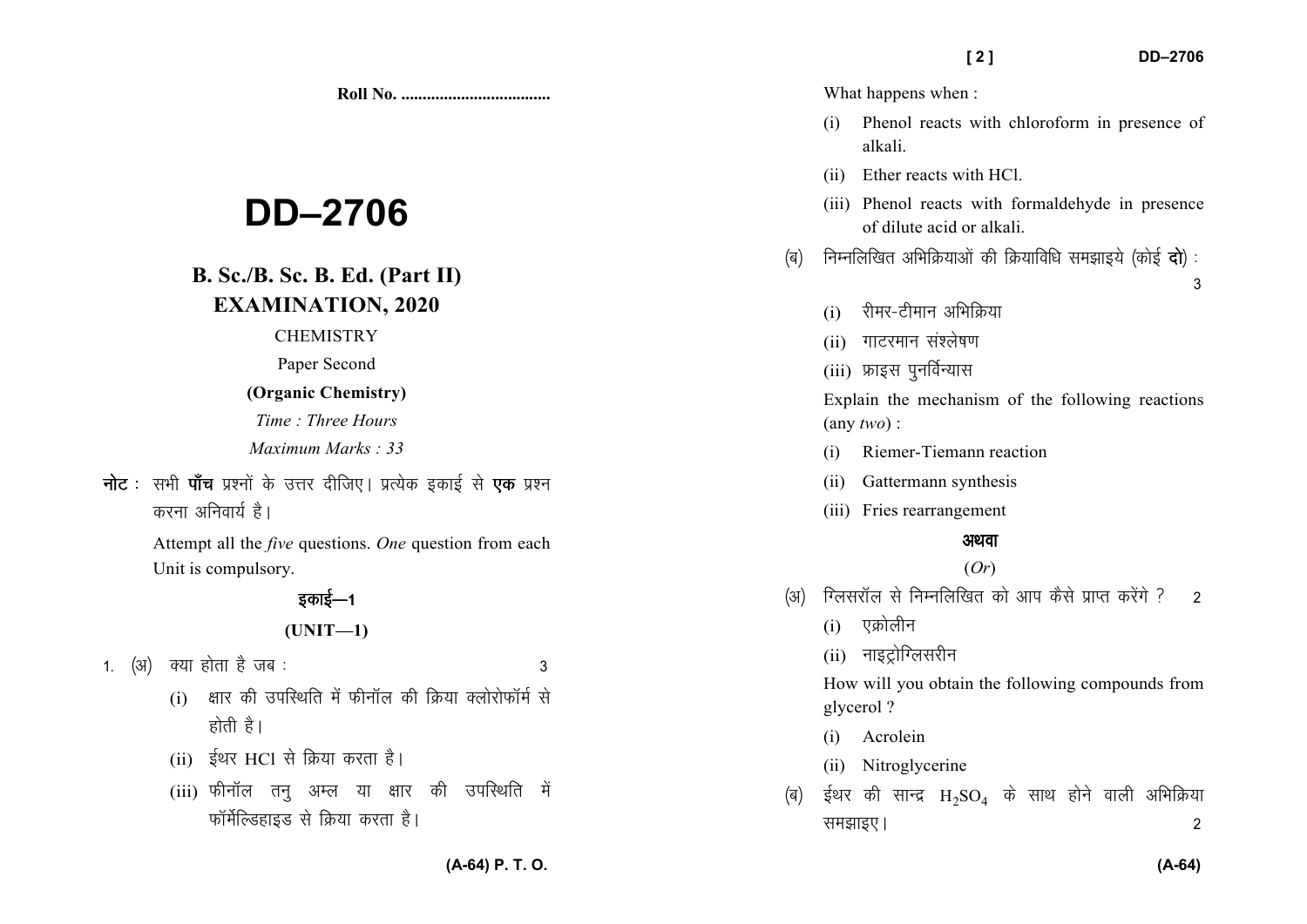Explain the reaction of ether with concentrated  $H_2SO_4$ .

(स) ग्लिसरॉल की ऑक्जेलिक अम्ल के साथ होने वाली अभिक्रिया लिखिए।  $\overline{a}$ 

Write down the reaction of glycerol with oxalic acid.

इकाई—2

## **(UNIT—2)**

- 2. (अ) निम्नलिखित अभिक्रियाओं को क्रियाविधि सहित समझाइए  $(\overrightarrow{\sigma})\dot{\xi}$   $\overrightarrow{\mathbf{q}}$  :
	- $(i)$  पर्किन अभिक्रिया
	- $(i)$  कैनिजारो अभिक्रिया
	- (iii) एल्डोल संघनन
	- Explain the following reactions with their mechanism (any *two*) :
	- (i) Perkin's reaction
	- (ii) Cannizzaro reaction
	- (iii) Aldol condensation
	- (ब) फॉर्मेल्डिहाइड, ऐसीटेल्डिहाइड एवं बेन्जेल्डिहाइड की vkisf{kd fØ;k'khyrk dks le>kb,A 3

Explain the relative reactivity of formaldehyde, acetaldehyde and benzaldehyde.

# अथवा

# (*Or*)

(अ) बेंजोइन संघनन क्या है ? क्रियाविधि सहित समझाइए। 3 What is benzoin condensation ? Explain with mechanism.

|        |                                                                          | [4]<br><b>DD-2706</b>                                          |   |  |  |  |  |  |  |
|--------|--------------------------------------------------------------------------|----------------------------------------------------------------|---|--|--|--|--|--|--|
|        | (ब)                                                                      | क्या होता है जब :                                              | 3 |  |  |  |  |  |  |
|        |                                                                          | ऐसीटेल्डिहाइड टॉलेन अभिकर्मक से क्रिया करता है।<br>(i)         |   |  |  |  |  |  |  |
|        |                                                                          | (ii)  फॉर्मेल्डिहाइड की अभिक्रिया अमोनिया से कराई जाती<br>है । |   |  |  |  |  |  |  |
|        | What happens when:<br>(i)<br>Acetaldehyde reacts with Tollen's reagent.  |                                                                |   |  |  |  |  |  |  |
|        |                                                                          |                                                                |   |  |  |  |  |  |  |
|        |                                                                          | (ii) Formaldehyde reacts with ammonia.                         |   |  |  |  |  |  |  |
|        | (स) $>C = O$ समूह में कार्बन की संकरण अवस्था है :                        |                                                                |   |  |  |  |  |  |  |
|        |                                                                          | (i)<br>sp                                                      |   |  |  |  |  |  |  |
|        |                                                                          | $(ii)$ sp <sup>2</sup>                                         |   |  |  |  |  |  |  |
|        |                                                                          | (iii) $sp^3$                                                   |   |  |  |  |  |  |  |
|        |                                                                          | (iv) इनमें से कोई नहीं                                         |   |  |  |  |  |  |  |
|        |                                                                          | Hybridisation state of carbon in $> C = O$ group is :          |   |  |  |  |  |  |  |
|        |                                                                          | (i)<br>sp                                                      |   |  |  |  |  |  |  |
|        |                                                                          | (ii) $sp^2$                                                    |   |  |  |  |  |  |  |
|        |                                                                          | (iii) $sp^3$                                                   |   |  |  |  |  |  |  |
|        |                                                                          | (iv) None of these                                             |   |  |  |  |  |  |  |
| इकाई—3 |                                                                          |                                                                |   |  |  |  |  |  |  |
|        | $(UNIT-3)$                                                               |                                                                |   |  |  |  |  |  |  |
| 3.     | ऐसीटिल क्लोराइड से आप निम्नलिखित को कैसे प्राप्त<br>(अ)<br>करेंगे ?<br>3 |                                                                |   |  |  |  |  |  |  |
|        |                                                                          | (i) एसीटिक एनहाइड्राइड                                         |   |  |  |  |  |  |  |
|        |                                                                          | (ii) एथिल एसीटेट                                               |   |  |  |  |  |  |  |
|        |                                                                          | (iii) ऐसीटामाइड                                                |   |  |  |  |  |  |  |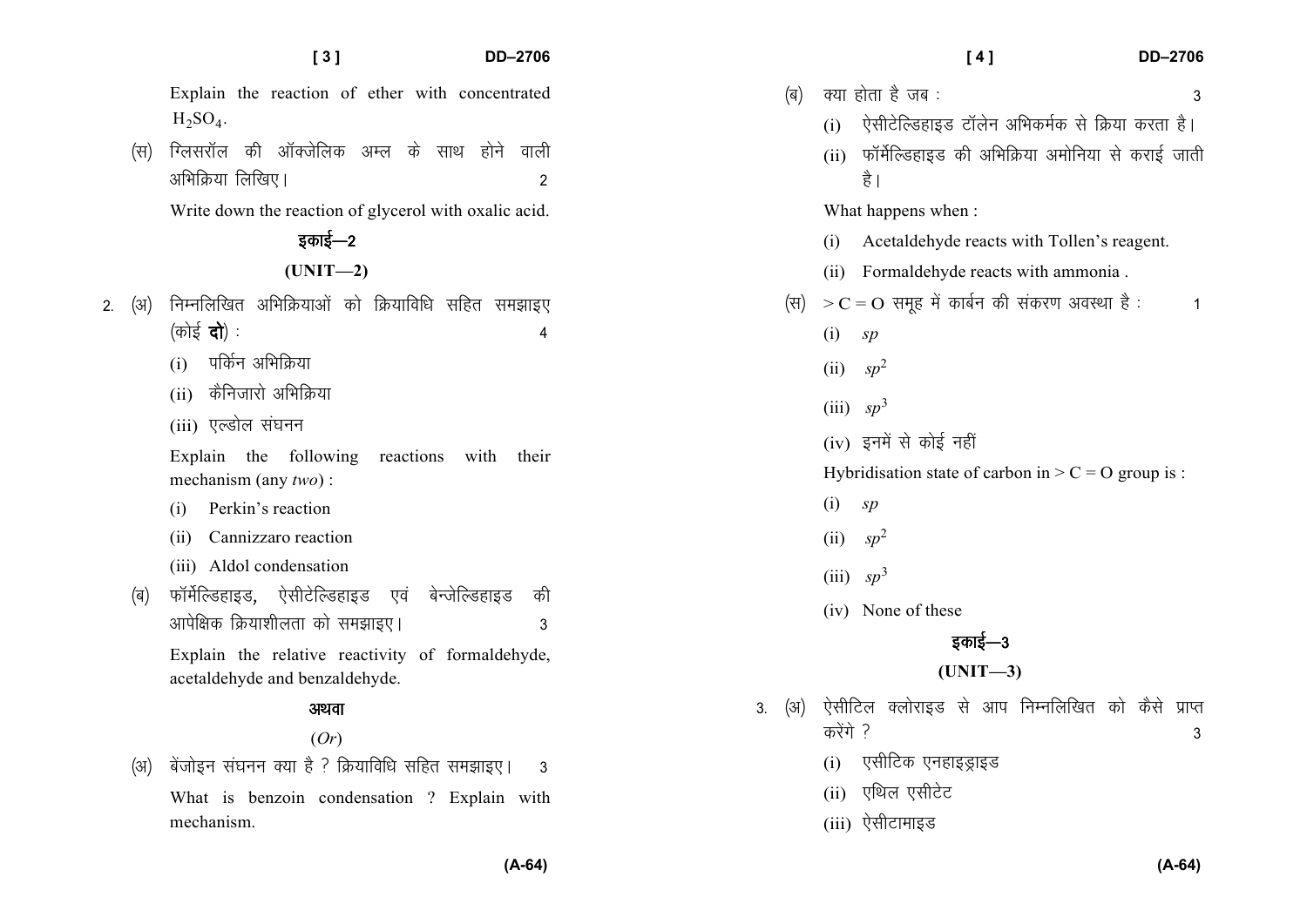|     | [5]                                                          | DD-2706 |     | DD-2706<br>[6]                                                                                          |
|-----|--------------------------------------------------------------|---------|-----|---------------------------------------------------------------------------------------------------------|
|     | How will you obtain the following from acetyl<br>chloride?   |         |     | Write notes on the following:<br>Bi-uret test<br>(i)                                                    |
|     | Acetic Anhydride<br>(1)                                      |         |     | Hoffman's Bromamide reaction<br>(ii)                                                                    |
|     | <b>Ethyl Acetate</b><br>(i)<br>(iii) Acetamide               |         | (ब) | निम्नलिखित अभिक्रियाओं को क्रियाविधि सहित समझाइए: 4<br>हेल-वोल्हार्ड-जेलिंस्की अभिक्रिया<br>(i)         |
| (ৰ) | निम्नलिखित अभिक्रियाओं को पूर्ण कीजिये:                      | 4       |     | रेफॉर्मेटस्की अभिक्रिया<br>(ii)                                                                         |
|     | <b>COOH</b><br>$200^{\circ}$ C<br>(i)<br><b>COOH</b>         |         |     | Explain the following reactions<br>with<br>their<br>mechanism:<br>Hell-Volhard-Zelinsky reaction<br>(i) |
|     | $CH_3COCl + CH_3MgBr \rightarrow$<br>(ii)                    |         |     | Reformatsky reaction<br>(ii)                                                                            |
|     | $CH_3CONH_2 \xrightarrow{P_2O_5}$<br>(iii)                   |         |     | इकाई—4                                                                                                  |
|     | (iv) $NH_2CONH_2 + 2 HNO_2 \rightarrow$                      |         | (अ) | $(UNIT-4)$<br>निम्नलिखित अभिक्रियाओं से आप प्राथमिक अमीन कैसे प्राप्त                                   |
|     | Complete the following reactions :                           |         | 4.  | करेंगे ?<br>3                                                                                           |
|     | <b>COOH</b><br>$200^{\circ}$ C<br>(i)<br><b>COOH</b>         |         |     | गैब्रिल थैलिमाइड अभिक्रिया<br>(i)<br>कर्टियस अभिक्रिया<br>(ii)                                          |
|     | $CH_3COCl + CH_3MgBr \rightarrow$<br>(ii)                    |         |     | How will you obtain primary amine from the<br>following reactions?                                      |
|     | $CH_3CONH_2 \xrightarrow{P_2O_5}$<br>(iii)                   |         |     | Gabriel's phthalimide reaction<br>(i)                                                                   |
|     | $NH_2CONH_2 + 2 HNO_2 \rightarrow$<br>(iv)                   |         | (ৰ) | Curtius reaction<br>(ii)<br>निम्नलिखित पर टिप्पणियाँ लिखिए:<br>4                                        |
|     | अथवा                                                         |         |     | नाइट्रोबेंजीन का अपचयन<br>(i)                                                                           |
| (अ) | (Or)                                                         |         |     | पिकरिक अम्ल<br>(ii)                                                                                     |
|     | निम्नलिखित पर टिप्पणियाँ लिखिए:                              | 3       |     | Write notes on the following :                                                                          |
|     | बाइयूरेट टेस्ट<br>(i)<br>हॉफमान ब्रोमामाइड अभिक्रिया<br>(ii) |         |     | Reduction of nitrobenzene<br>(i)                                                                        |
|     |                                                              |         |     | Picric acid<br>(ii)                                                                                     |

**(A-64)**